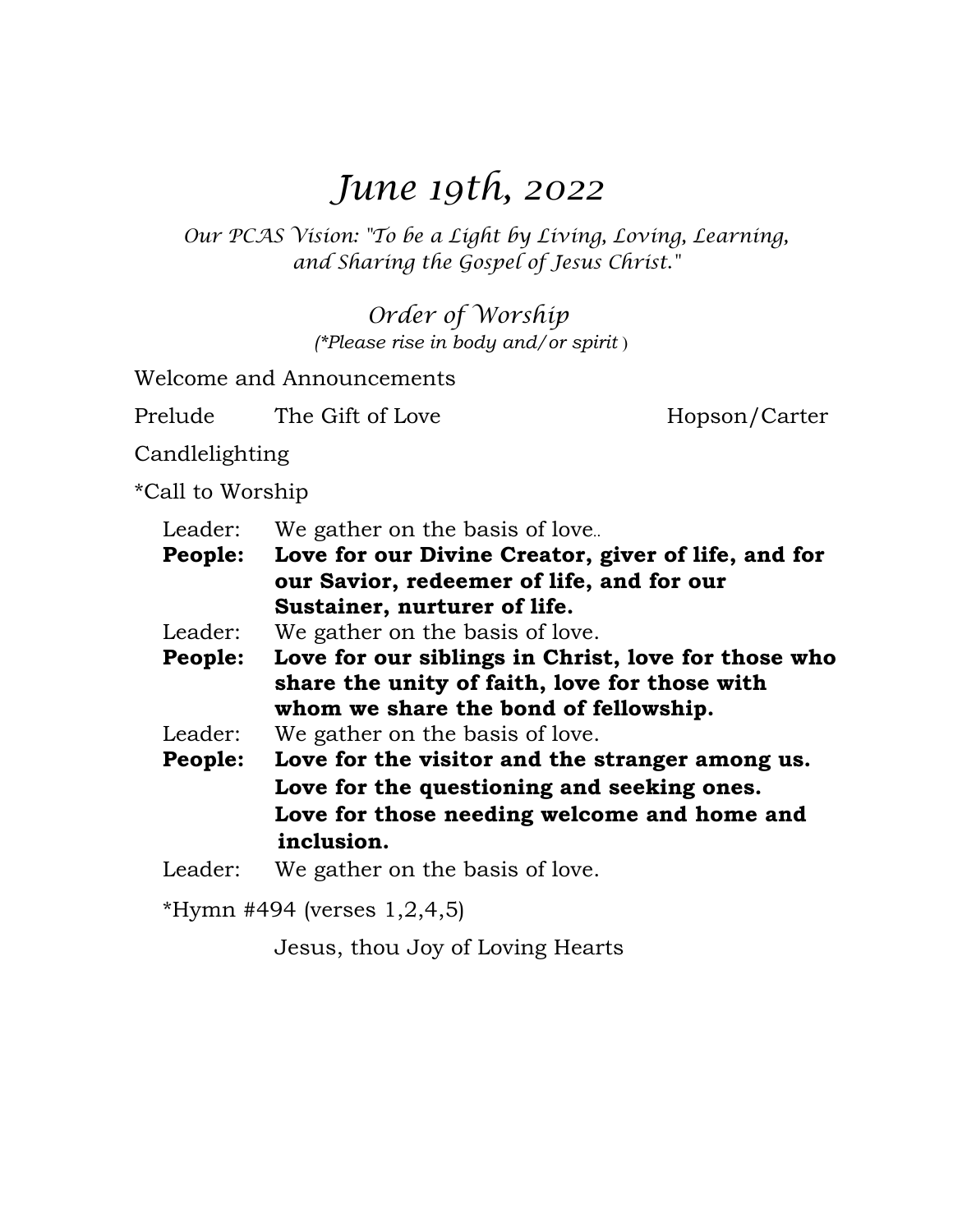Jesus, thou joy of loving hearts, thou fount of life, thou light of all, from the best bliss that earth imparts we turn, unfilled, to heed thy call.

 Thy truth unchanged has ever stood, thou savest those that on thee call; to them that seek thee, thou art good, to them that find thee, all in all.

 Our restless spirits yearn for thee, where'er our changeful lot is cast, glad when thy gracious smile we see, blest that our faith can hold thee fast.

 O Jesus, ever with us stay, make all our moments calm and bright; O chase the night of sin away, shed o'er the world thy holy light.

#### Call to Confession

 Leader: Let us pray together for God to meet our sin with grace, and heal our brokenness with love.

## Prayer of Confession **(unison)**

#### **God of unconditional love,**

 **We hold the word "love" in front of us, contemplating what it means. Often it inspires us, but just as often we fall short of what love asks of us. We confess we don't always know how to show love. How do we love a stranger in our midst? An enemy? A person with life challenges we don't understand? Or one who resists the love we do offer?**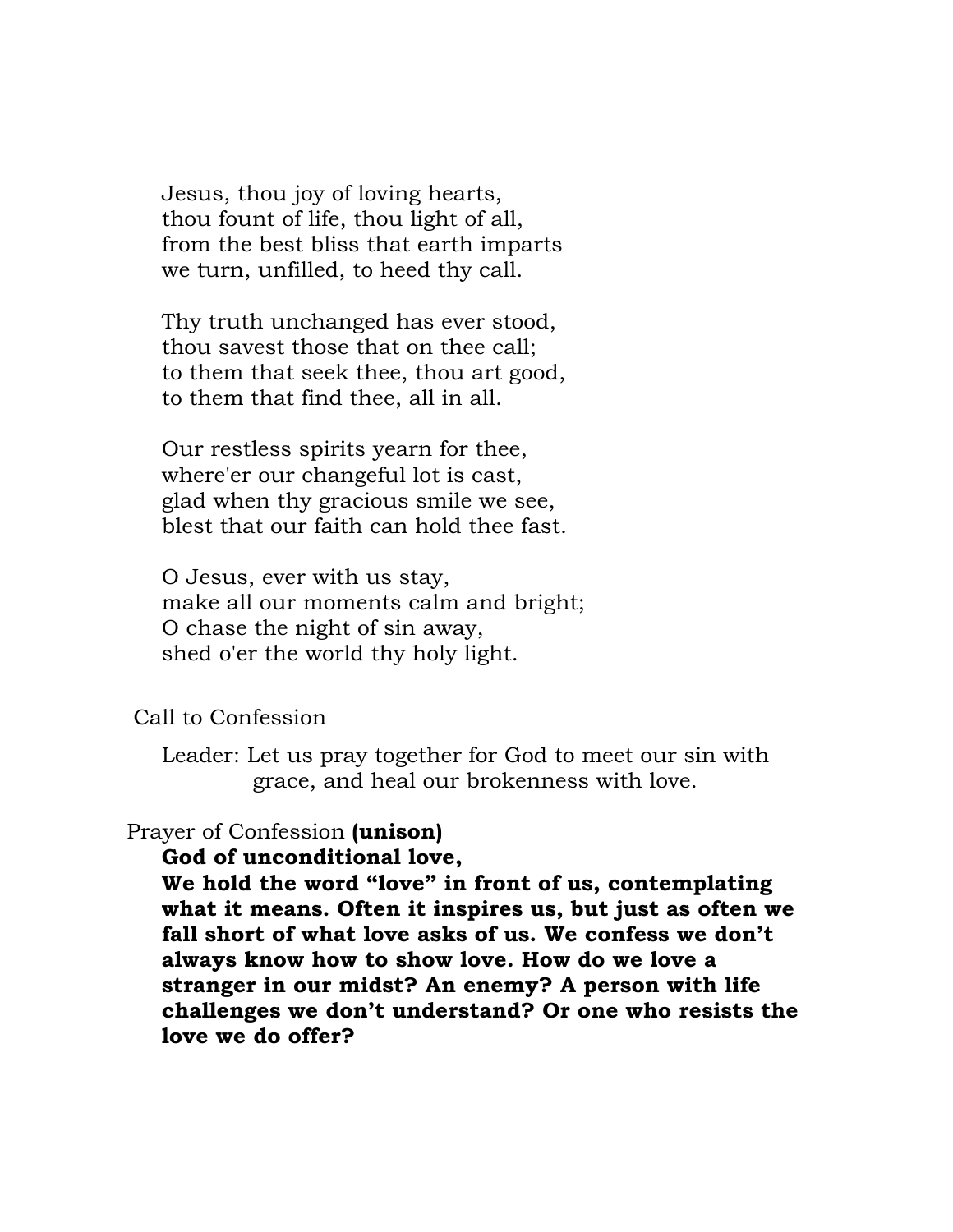# **Forgive us, Wise One, when we don't know how. As we receive and understand your forgiveness, may we learn how Your love finds a way. Amen.**

Assurance of Pardon

- Leader: God so loved the world that God gave the only begotten Son, that whoever believes in him will not perish, but have everlasting life.
- **People: We do believe God so loved the world, and we do believe that love is conveyed to us through Jesus Christ. We rejoice that love wins.**

Prayer for Illumination

First Scripture Lesson John 15:12-17 This is the Word of the Lord. **Thanks Be to God!** 

Children's Message

Sharing of Joys and Concerns

Prayers of the Church & The Lord's Prayer

\*Passing of the Peace

\*Hymn #69 I, the Lord of Sea and Sky

 I, the Lord of Sea and Sky, I have heard my people cry. All who dwell in dark and sin my hand will save. I who made the starts of night, I will make their darkness bright. Who will bear my light to them? Whom shall I send?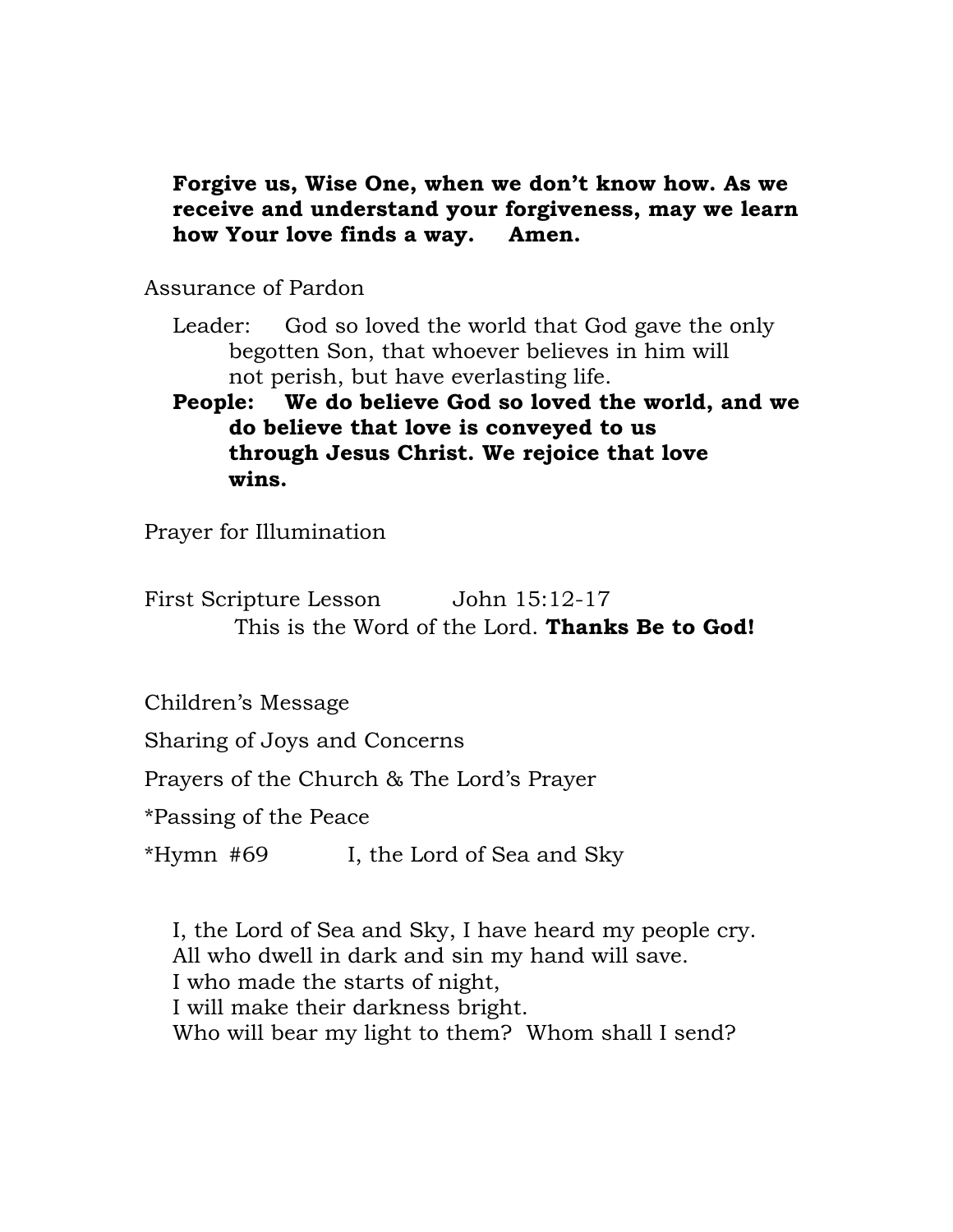(Refrain)

*Here I am lord. It is I, Lord? I have heard you calling in the night. I will go, Lord, if you lead me. I will hold your people in my heart.*

 I, the Lord of snow and rain, I have borne my people's pain. I have wept for love of them. They turn away. I will break their hearts of stone, give them hearts for love alone. I will speak my word to them. Whom shall I send? *(refrain)* 

 I, the Lord of wind and flame, I will tend the poor and lame. I will set a feast for them. My hand will save. Finest bread I will provide till their hearts be satisfied. I will give my life to them. Whom shall I send? *(refrain)*

Second Scripture Lesson Philemon

This is the Word of the Lord. **Thanks Be to God!** 

Sermon "On the Basis of Love"

Offering

Offertory Blessed Assurance Jason W Krug

Played by Jubilee Bells

\*Doxology

\*Prayer of Dedication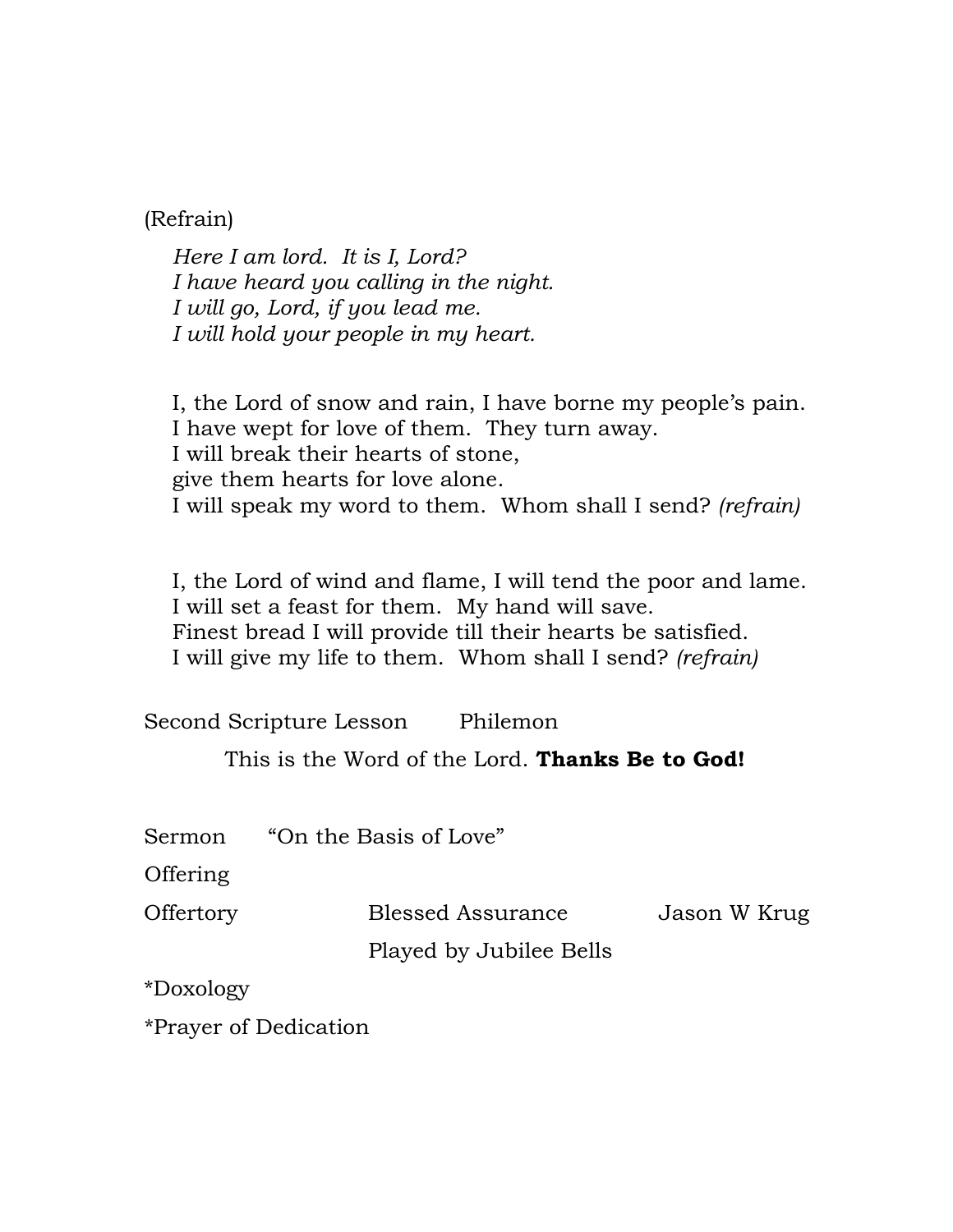\*Hymn #761 Called as Partners in Christ's Service

Called as partners in Christ's service, called to ministries of grace, we respond with deep commitment fresh new lines of faith to trace. May we learn the art of sharing, side by side and friend to friend equal partners in our caring to fulfill God's chosen end.

Christ's example, Christ's inspiring, Christ's clear call to work and worth, Let us follow, never faltering, reconciling folk on earth. Men and women, richer, poorer, all God's people, young and old, blending human skills together gracious gifts from God unfold.

Thus new patterns for Christ's mission, in a small or global sense,

Help us bear each other's burdens, breaking down each wall or fence. Words of comfort, words of vision, words of challenge, said with care , bring new power and strength for action, make us colleagues, free and fair.

So God grant us for tomorrow ways to order human life that surround each person's sorrow with a calm that conquers strife. Make us partners in our living, our compassion to increase, messengers of faith, thus giving hope and confidence and peace.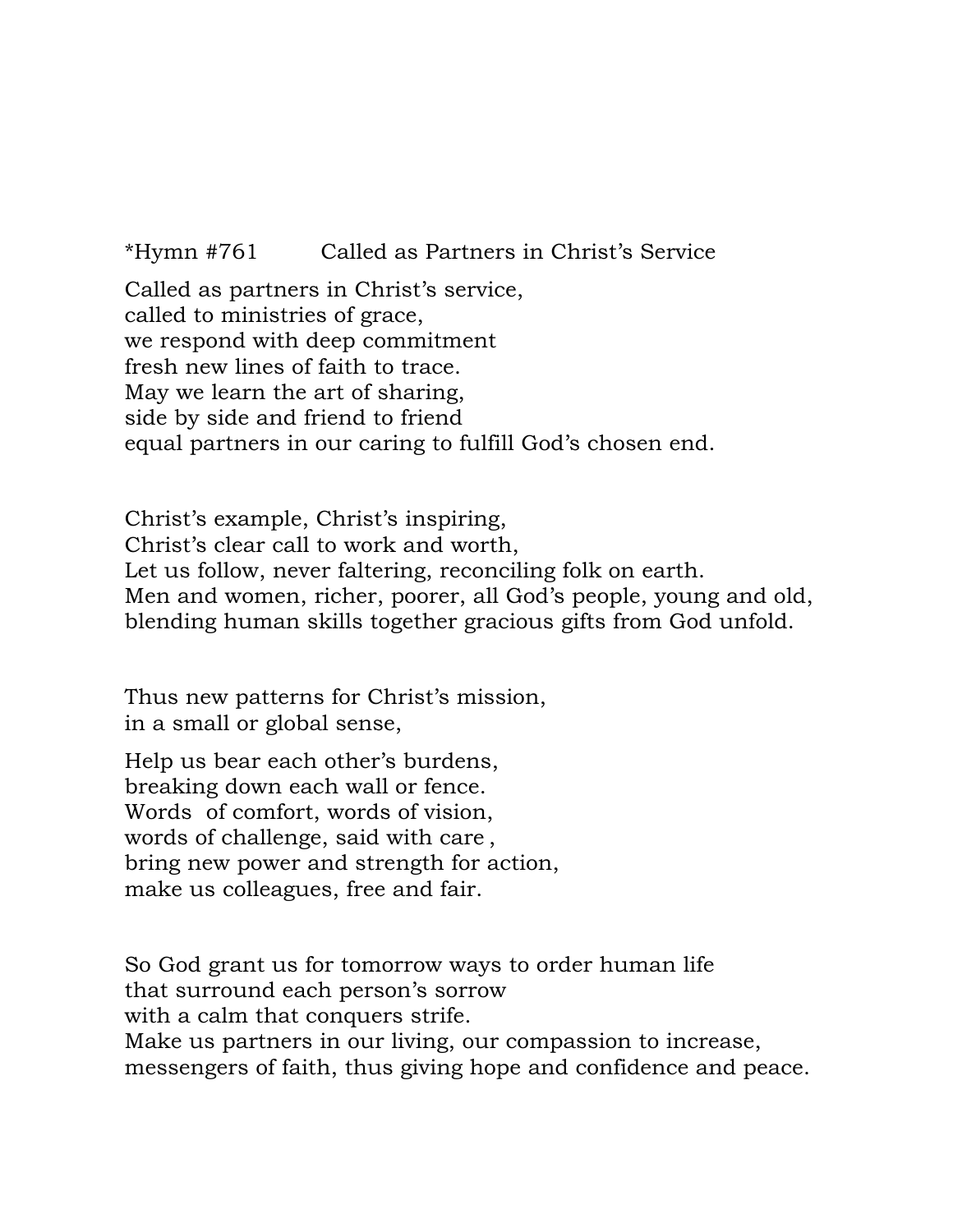## \*Benediction

| Postlude | There is a Fountain     | Dan R. Edwards |
|----------|-------------------------|----------------|
|          | Played by Jubilee Bells |                |

#### **Worship Leaders**

| Liturgist:                                   | <b>Kim Davies</b>                                 |
|----------------------------------------------|---------------------------------------------------|
| Ushers:                                      | Team B                                            |
| Zoom Host:                                   | Jim Wright                                        |
| Organ and Piano:<br>Bells:<br>Video Editing: | Marcello Velame<br>Jubilee Bells<br>Rich Vodhanel |
| Coffee Hour:                                 | Church and Society                                |
|                                              | <b>Church Staff</b>                               |
| Pastor:                                      | Rev. Katja Gruening                               |
|                                              |                                                   |

Director of Music Ministries: Sexton:

Marcello Velame Douglas Silk

#### **Announcements and Upcoming Events**

**July 3rd—Outdoor Service & Picnic** with our neighbors Christ Church and the Society of Friends on the Manse side yard. Bring a lawn chair and a side dish or dessert to share

**Sanctuary update**: All of the smaller components of the A/V system were installed this week. There are 3 missing pieces - one of those can be loaned until it comes in, but we're waiting on the other two.